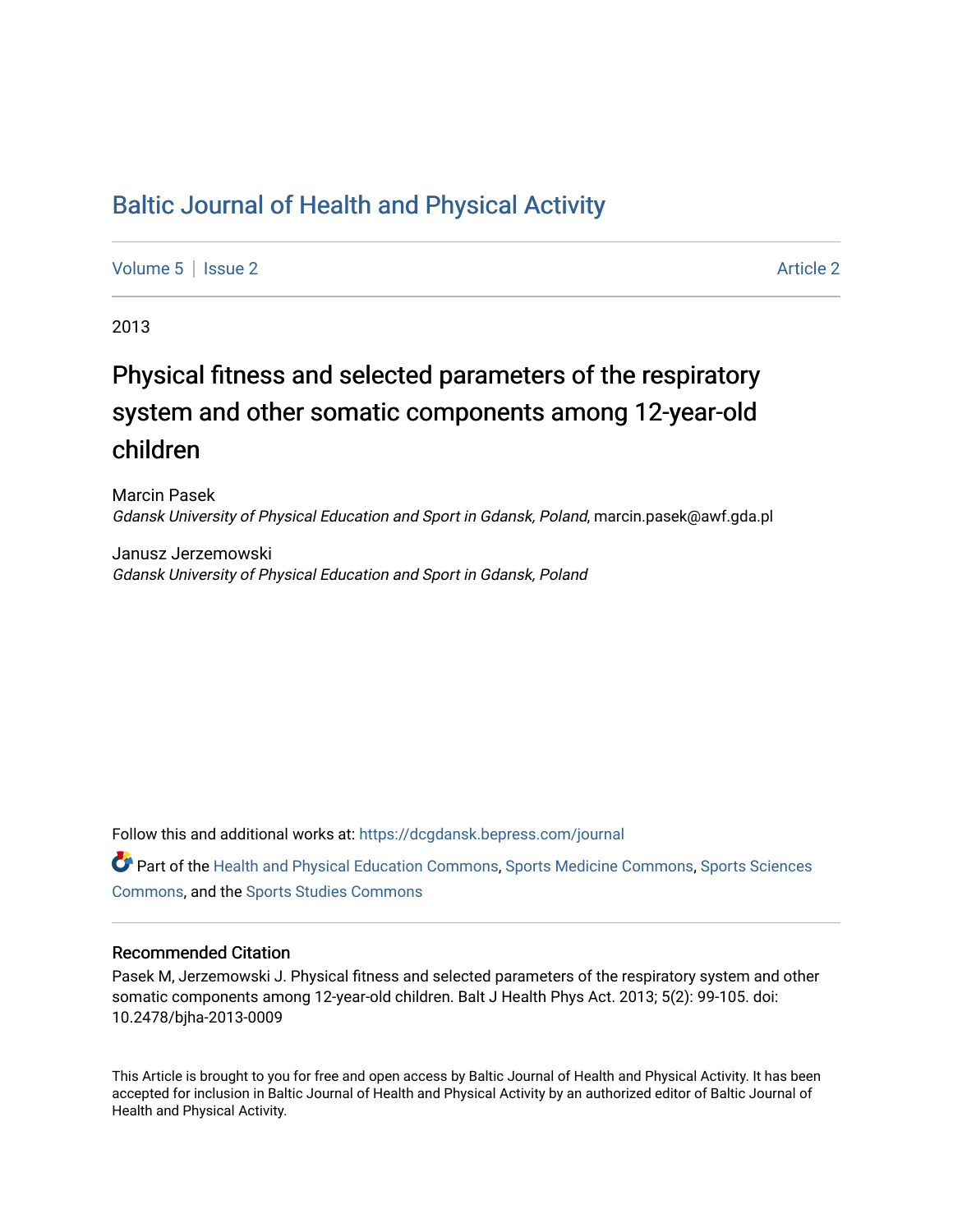

DOI: 10.2478/bjha-2013-0009

|                                                                                                                                                                                                                | Physical fitness and selected parameters of the<br>respiratory system and other somatic<br>components among 12-year-old children                                                                                                                                                                                                                                                                                                                                                                                                                                                                                                                                                                                                                                                                                                                                                                                                                                                                                                                                                                                                                                                                                                                                                                                                                                                                                                                                                                                                                                                          |
|----------------------------------------------------------------------------------------------------------------------------------------------------------------------------------------------------------------|-------------------------------------------------------------------------------------------------------------------------------------------------------------------------------------------------------------------------------------------------------------------------------------------------------------------------------------------------------------------------------------------------------------------------------------------------------------------------------------------------------------------------------------------------------------------------------------------------------------------------------------------------------------------------------------------------------------------------------------------------------------------------------------------------------------------------------------------------------------------------------------------------------------------------------------------------------------------------------------------------------------------------------------------------------------------------------------------------------------------------------------------------------------------------------------------------------------------------------------------------------------------------------------------------------------------------------------------------------------------------------------------------------------------------------------------------------------------------------------------------------------------------------------------------------------------------------------------|
| <b>Authors' Contribution:</b><br>A - Study Design<br>B - Data Collection<br>C - Statistical Analysis<br>D - Data Interpretation<br>E - Manuscript Preparation<br>F - Literature Search<br>G - Funds Collection | Marcin Pasek <sup>(ABCDEFG)</sup> , Janusz Jerzemowski <sup>(ADEF)</sup><br>Gdansk University of Physical Education and Sport in Gdansk, Poland                                                                                                                                                                                                                                                                                                                                                                                                                                                                                                                                                                                                                                                                                                                                                                                                                                                                                                                                                                                                                                                                                                                                                                                                                                                                                                                                                                                                                                           |
|                                                                                                                                                                                                                | Key words: biological development, motor fitness, ventilation parameters, school-<br>children                                                                                                                                                                                                                                                                                                                                                                                                                                                                                                                                                                                                                                                                                                                                                                                                                                                                                                                                                                                                                                                                                                                                                                                                                                                                                                                                                                                                                                                                                             |
|                                                                                                                                                                                                                | <b>Abstract</b>                                                                                                                                                                                                                                                                                                                                                                                                                                                                                                                                                                                                                                                                                                                                                                                                                                                                                                                                                                                                                                                                                                                                                                                                                                                                                                                                                                                                                                                                                                                                                                           |
|                                                                                                                                                                                                                | Background:   The purpose of the study was to present components of fitness and body composition<br>and to determine the correlation between parameters of biological development in                                                                                                                                                                                                                                                                                                                                                                                                                                                                                                                                                                                                                                                                                                                                                                                                                                                                                                                                                                                                                                                                                                                                                                                                                                                                                                                                                                                                      |
| <b>Material/Methods:</b>                                                                                                                                                                                       | a group of schoolchildren.<br>Analysis of somatic features of 12-year-old children, of both sexes, from the Pomera-<br>nian province in Poland (99 boys and 96 girls) included basic parameters of the respi-<br>ratory system, body fat, height and body weight. Functional indicators, i.e. compo-                                                                                                                                                                                                                                                                                                                                                                                                                                                                                                                                                                                                                                                                                                                                                                                                                                                                                                                                                                                                                                                                                                                                                                                                                                                                                      |
| <b>Results:</b><br><b>Conclusions:</b>                                                                                                                                                                         | nents of motor abilities, have been tested.<br>Boys had significantly better results of endurance and jumping ability, and girls domi-<br>nated in flexibility and somatic components like height, weight and skinfold thickness<br>and additionally in Forced Vital Capacity and Forced Expiratory Volume in One Sec-<br>ond. In the group of boys the Maximal Mid Expiratory Flow <sub>25/75</sub> was significantly corre-<br>lated with shoulders strength. In the group of girls Forced Expiratory Volume in One<br>Second and its relationship to Forced Vital Capacity was correlated with shoulders<br>strength. The Peak Expiratory Flow rate was significantly correlated with abdominal<br>strength and flexibility. Forced Vital Capacity was correlated with flexibility and Forced<br>Expiratory Volume in One Second - with flexibility too. The biggest intensity of corre-<br>lation was observed in the case of boys skinfold thickness with speed, jumping ability,<br>shoulder strength, agility and endurance. The group of girls has weight correlated with<br>speed and jumping ability and skinfold thickness correlated with the same parame-<br>ters. Boys' endurance of was significantly correlated with weight and skinfold thick-<br>ness and girls' endurance additionally with height.<br>Significant differences between males and females have been identified with regard<br>to body type and fitness. In the group of girls more correlations between parameters<br>of the respiratory system and basic components of fitness were observed. However, |
|                                                                                                                                                                                                                | the opposite situation appeared in the case of relationships between the remaining<br>somatic indicators (height, weight and skinfold thickness) and general components of<br>fitness, where more correlations in the group of boys have been reported.                                                                                                                                                                                                                                                                                                                                                                                                                                                                                                                                                                                                                                                                                                                                                                                                                                                                                                                                                                                                                                                                                                                                                                                                                                                                                                                                   |
| Word count: 2,295                                                                                                                                                                                              |                                                                                                                                                                                                                                                                                                                                                                                                                                                                                                                                                                                                                                                                                                                                                                                                                                                                                                                                                                                                                                                                                                                                                                                                                                                                                                                                                                                                                                                                                                                                                                                           |
| Tables: 5<br>Figures: 0<br>References: 30                                                                                                                                                                      | Received: February 2012<br>Accepted: April 2013<br>Published: June 2013                                                                                                                                                                                                                                                                                                                                                                                                                                                                                                                                                                                                                                                                                                                                                                                                                                                                                                                                                                                                                                                                                                                                                                                                                                                                                                                                                                                                                                                                                                                   |
| Corresponding author:<br>Dr Marcin Pasek                                                                                                                                                                       |                                                                                                                                                                                                                                                                                                                                                                                                                                                                                                                                                                                                                                                                                                                                                                                                                                                                                                                                                                                                                                                                                                                                                                                                                                                                                                                                                                                                                                                                                                                                                                                           |

Gdansk University of Physical Education and Sport, Dep. of Biology, Ecology and Sports Medicine 80-336 Gdańsk, Poland, ul. K. Górskiego 1 Phone: +4858 554-73-92 E-mail: mpasek@awf.gda.pl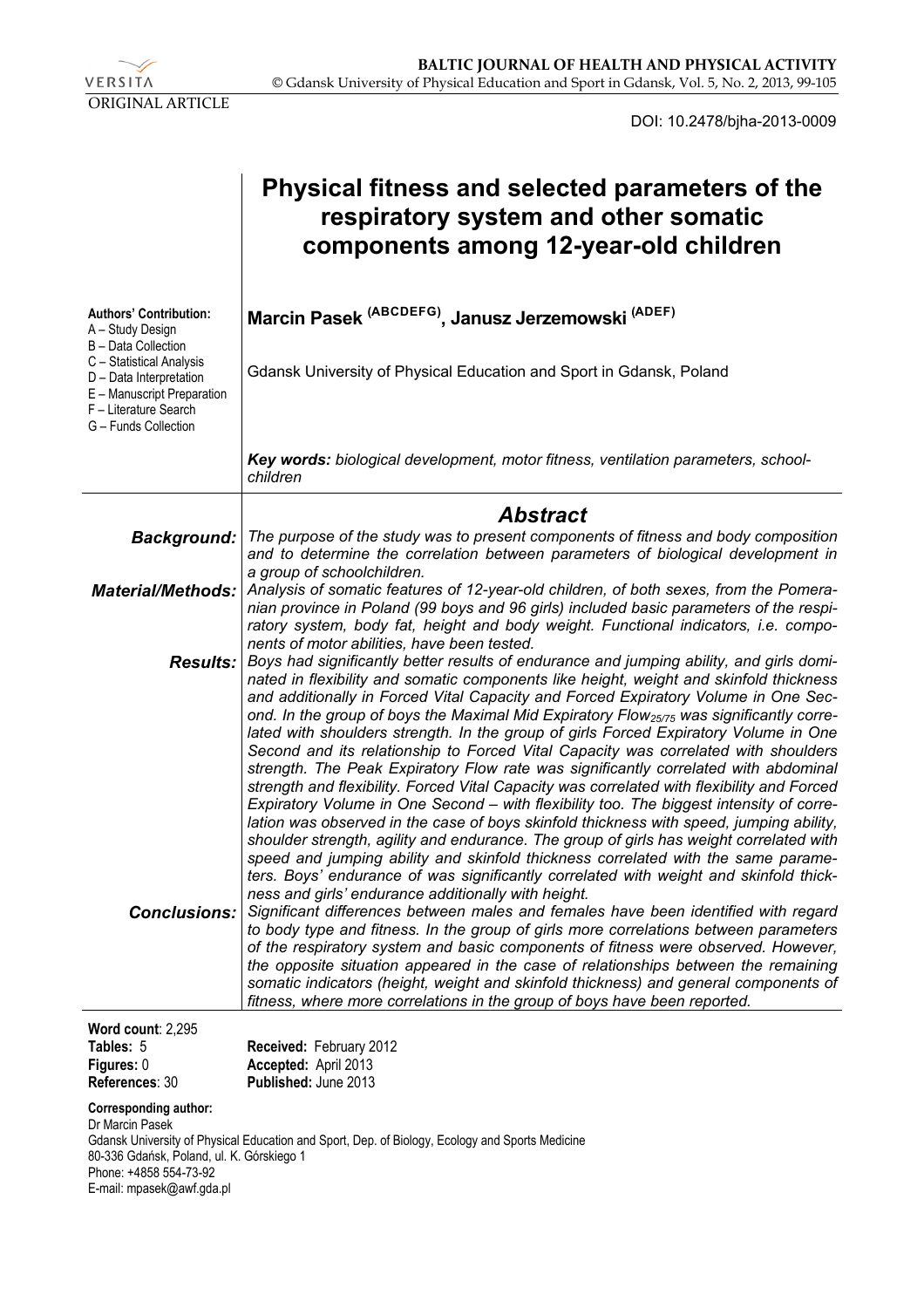#### **Introduction**

The issue of somatic conditioning of physical fitness has been a topic of numerous dissertations in the scope of biomedical studies. Polish authors [1,2] analysed the influence of height and body weight on power and speed. Similar problems were investigated by foreign authors [3,4,5,6,7]. That regularly practiced physical exercises are beneficial for morphofunctional parameters of the organism is a frequently and repeatedly confirmed conclusion.However, an opposite phenomenon also seems to be logical. Thus it is possible to recognize the fitness level as the outcome of the selected features of body build. Most important are, without any doubt, height and body weight as well as thickness of the fatty tissue and ventilation parameters of the respiratory system. With reference to the latter the relationship between the somatic and motor development and functions of the respiratory system is much less recognized [8,9,10,11]. However, it is difficult to decide which direction of these relations is stronger because physical activity influences a reduction in the fatty tissue and an increase in vital capacity to a similar degree [12,13,14,15] as the features of the body composition determining the level of physical fitness and becoming a basis in sports selection [16].

The primary purpose of this study was to present components of fitness, somatic features and ventilation parameters and to determinethe correlation between selected somatic and functional components and motor skills in the group of 12-year-old children of both sexes.

#### **Material and methods**

One hundred ninety-five adolescents finishing the  $5<sup>th</sup>$  grade of primary school were subject to the research. Mean age for boys was 12.06;  $SD = 0.26$  years and for girls 12.04;  $SD = 0.29$  years. A total of 99 boys from the Pomeranian province attended two schools in the urban area (Gdynia) and two in the rural one (Choczewo, Luzino). The same schools were represented by 96 girls.

Basic anthropometric measurements were applied in the research: body height and weight as well as skinfold estimation methods based on Lohmann [17] skinfold measurement, whereby a pinch of skin is precisely measured by callipers at two standardized points on the body to determine the subcutaneous skinfold thickness (*triceps* and *gastrocnemius* in mm). Medical scales, type WL-150 with stadiometer, Accu-Measure Fitness 3000 Personal Body Fat Tester were applied to measure the development of somatic features.

Selected parameters of the respiratory system: FVC (Forced Vital Capacity) and FEV1 (Forced Expiratory Volume in One Second), the ratio of FEV1 to FVC (the Tiffeneau index), MMEF<sub>25/75</sub> (Maximal Mid Expiratory Flow between 75 and 25% of FVC) and the Peak Expiratory Flow – PEF were characterized as per protocol of execution.The multifunctional KoKo Pneumotach Spirometer was applied to measure these ventilation parameters. Measurement of physical fitness concerned basic motor abilities: speed (50-meter sprint measured correct to 0.1 sec.), jumping ability (standing long jump measured correct to 1 cm), shoulders strength (pull-ups), agility (10-meter shuttle run measured correct to 0.1 sec.), abdominal strength (30-second sit-up measured correct to 0.1 sec.), flexibility (trunk flexion measured correct to 1 cm), tested with the International Physical Fitness Test and endurance (measured with the Cooper test correct to 10 m) [18]. All results have been converted into points according to the Polish proposal for International Physical Fitness Test [19], with exception of the endurance test.

For statistical analysis (Person correlation coefficient, arithmetic mean standard deviation) the Statistica 9 software was applied. For all analyses, significance was accepted at  $p \le 0.05$ . Examinations were carried out in spring of 2008.

## **Results**

Basic results characterizing the subjects' fitness, somatic features and ventilation parameters are presented in Table 1.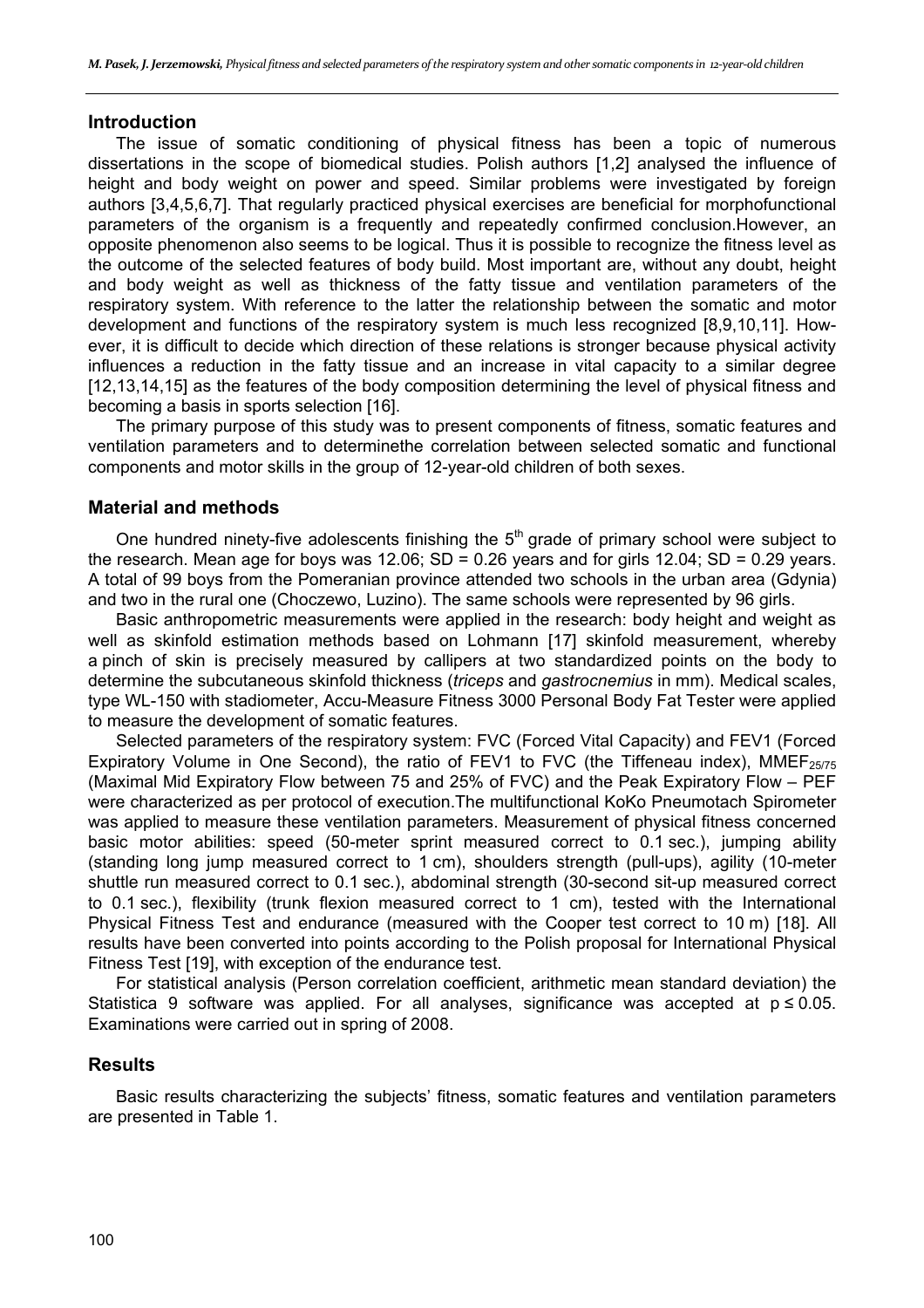| Parameter                                                     | Boys                             |           |      |      | Girls                             |      |      |      | Significance of<br>difference |      |
|---------------------------------------------------------------|----------------------------------|-----------|------|------|-----------------------------------|------|------|------|-------------------------------|------|
|                                                               | $\qquad \qquad$<br>$\mathcal{X}$ | <b>SD</b> | max  | min  | $\qquad \qquad$<br>$\mathfrak{X}$ | SD   | max  | min  | t                             | р    |
| 50-meter sprint (points)                                      | 44.3                             | 14.3      | 68   | 0    | 45.7                              | 11.4 | 66   | 0    | $-0.70$                       | 0.48 |
| Standing long jump (points)                                   | 42.7                             | 10.3      | 71   | 1    | 37.1                              | 14.6 | 65   | 0    | 3.09                          | 0.00 |
| Pull-up (points)                                              | 42.9                             | 12.5      | 79   | 0    | 45.5                              | 7.6  | 73   | 0    | $-1.76$                       | 0.08 |
| 10-meter shuttle run (points)                                 | 52.9                             | 8.1       | 67   | 31   | 54.8                              | 8.8  | 77   | 26   | $-1.56$                       | 0.12 |
| 30-second sit-up (points)                                     | 54.9                             | 9.7       | 95   | 32   | 53.1                              | 11.0 | 98   | 12   | 1.17                          | 0.24 |
| Trunk flexion (points)                                        | 45.4                             | 11.5      | 69   | 1    | 50.4                              | 12.4 | 74   | 6    | $-2.89$                       | 0.00 |
| Cooper test (m)                                               | 1980                             | 339       | 2620 | 1230 | 1766                              | 268  | 2240 | 1200 | 4.87                          | 0.00 |
| Height (cm)                                                   | 151.0                            | 8.4       | 178  | 134  | 157.0                             | 8.1  | 175  | 125  | $-5.03$                       | 0.00 |
| Weight (kg)                                                   | 43.0                             | 9.9       | 83   | 29   | 50.4                              | 12.7 | 88   | 29   | $-4.54$                       | 0.00 |
| Sum of triceps and gastrocne-<br>mius skinfold thickness (mm) | 29.2                             | 12.3      | 67   | 12   | 34.0                              | 13.6 | 68   | 12   | $-2.57$                       | 0.01 |
| FVC (I)                                                       | 2.93                             | 0.46      | 4.30 | 1.98 | 3.13                              | 0.57 | 5.08 | 2.04 | $-2.83$                       | 0.00 |
| <b>FEV1(I)</b>                                                | 2.60                             | 0.39      | 4.06 | 1.83 | 2.80                              | 0.49 | 4.40 | 1.35 | $-3.25$                       | 0.00 |
| FEV1/FVC                                                      | 0.89                             | 0.05      | 1.04 | 0.73 | 0.90                              | 0.06 | 1.00 | 0.65 | $-1.17$                       | 0.24 |
| MMEF <sub>25/75</sub> (I)                                     | 3.05                             | 0.65      | 4.88 | 1.64 | 3.36                              | 0.76 | 5.77 | 1.08 | $-3.19$                       | 0.00 |
| PEF(I)                                                        | 4.65                             | 0.98      | 6.88 | 2.33 | 4.86                              | 1.15 | 7.34 | 2.38 | $-1.46$                       | 0.14 |

Table 1. Elementary indicators of biological development in the groups of boys and girls

*Factors that are significantly different (p ≤ 0.05) between the two groups are in bold.* 

Results of tests of speed, jumping ability, shoulders strength, agility, abdominal strength, flexibility and endurance showed the advantage of boys in standing long jump and the Cooper test  $(p \le 0.05)$  and a high level of girls' trunk flexion ( $p \le 0.05$ ). Elementary developmental parameters (height, weight and skinfold thickness) of girls are higher (p≤0.05). Another group of parameters in biological development that was measured were breathing indicators of lungs. The spirometric test indicated essential differences with dominance of girls ( $p \le 0.05$ ). Lack of difference in the Tiffeneau index and in PEF between both sexes is an exception.

The analysis of correlation between individual parameters of motor development and respiratory indicators did not show many essential relationships (Table 2). The links refer to  $MMEF_{25/75}$  with reference to shoulders strength. In this case correlation has a positive value.

Table 2. The correlation coefficient between parameters of motor development and selected respiratory indicators in the group of boys

| Feature          | Speed   | Jumping<br>ability | Shoulder<br>strength | Agility | Abdominal<br>strength | Flexibility | Endur-<br>ance |
|------------------|---------|--------------------|----------------------|---------|-----------------------|-------------|----------------|
| <b>FVC</b>       | $-0.05$ | 0.07               | 0.08                 | 0.08    | 0.01                  | 0.12        | 0.02           |
| FEV1             | $-0.01$ | 0.07               | 0.17                 | 0.06    | 0.11                  | 0.11        | 0.05           |
| FEV1/FVC         | 0.06    | 0.00               | 0.12                 | $-0.03$ | 0.14                  | $-0.01$     | 0.04           |
| <b>MMEF25/75</b> | 0.12    | 0.15               | 0.21                 | 0.06    | 0.19                  | $-0.04$     | 0.07           |
| PEF              | 0.13    | 0.19               | 0.19                 | 0.10    | 0.14                  | 0.18        | 0.08           |

*Values in bold are significant at 5% level* 

Considerably more relationships were discovered while examining other, besides the respiratory system, elements of body build (Table 3). Body height was negatively correlated with speed, shoulders strength and abdominal strength. More correlations were revealed with reference to body weight negatively correlated with speed, jumping ability, shoulders strength, abdominal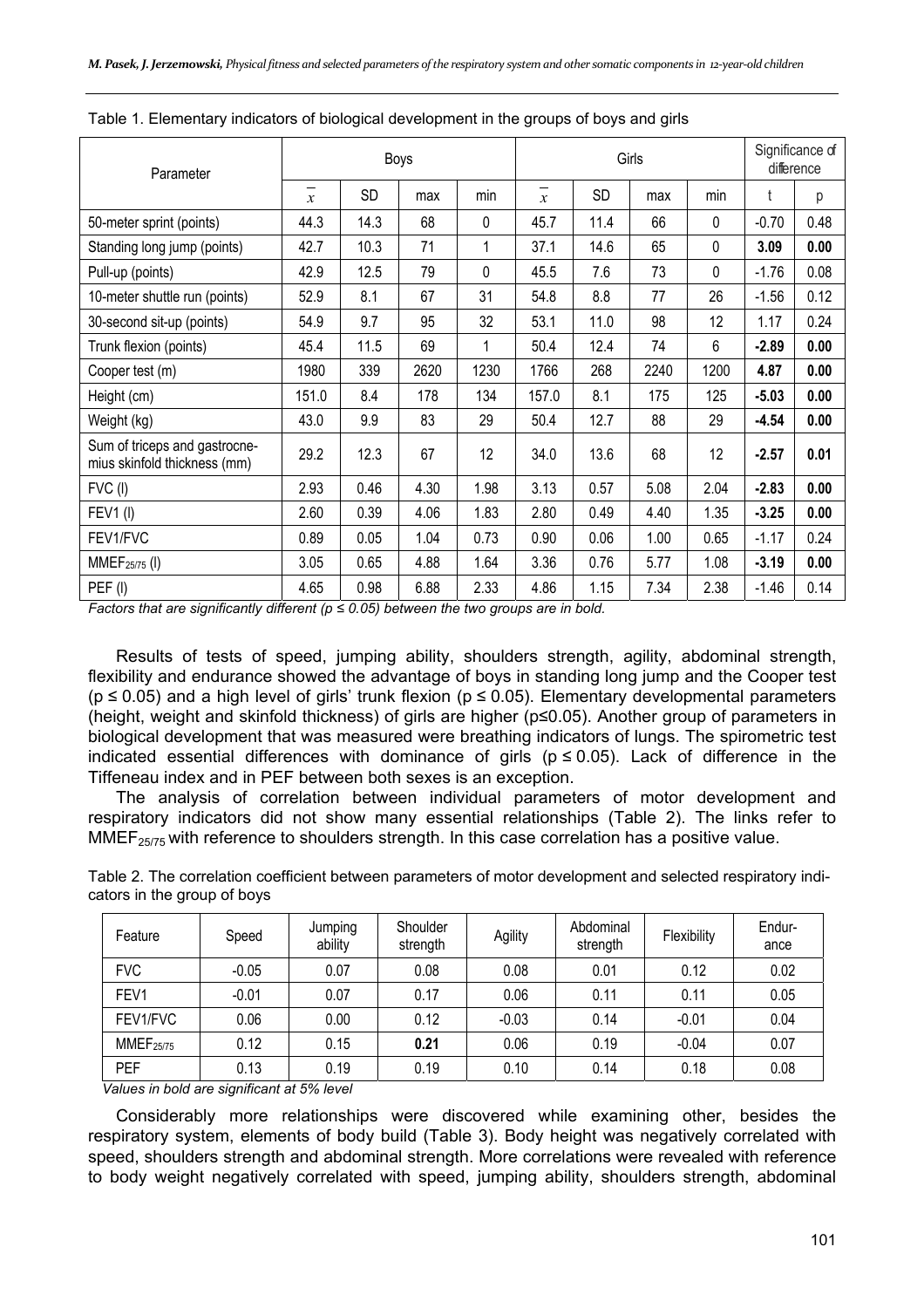strength and with endurance. However, the skinfold thickness is linked with speed, jumping ability, shoulders strength, agility and also with endurance. In all cases correlations were negatively correlated as well.

Table 3. The correlation coefficient between parameters of motor development and selected somatic features in the group of boys

| Feature              | Speed   | Jumping<br>ability | Shoulder<br>strength | Agility | Abdominal<br>strength | Flexibility | Endur-<br>ance |
|----------------------|---------|--------------------|----------------------|---------|-----------------------|-------------|----------------|
| Height               | 0.86    | $-0.12$            | $-0.27$              | $-0.04$ | $-0.25$               | $-0.45$     | $-0.08$        |
| Weight               | $-0.22$ | $-0.32$            | $-0.38$              | $-0.11$ | $-0.22$               | 0.00        | $-0.45$        |
| Skinfol<br>thickness | $-0.40$ | $-0.40$            | $-0.42$              | $-0.21$ | $-0.20$               | $-0.13$     | $-0.53$        |

*Values in bold are significant at 5% level* 

In the group of girls different correlations were observed: more links between respiratory parameters and motor features, and a smaller number in the scope of the remaining morphological features referring to motor elements (Table 4). All correlations of motor features with respiratory indicators are positive. The FVC indicator is correlated with flexibility similarly to the FEV1 indicator which, additionally, is correlated with shoulders strength. Apart from that, shoulders strength is also correlated with the Tiffeneau index. PEF indicator is correlated with abdominal strength and suppleness.

Table 4. The correlation coefficient between parameters of motor developmentand selected respiratory indicators in the group of girls

| Feature          | Speed   | Jumping<br>ability | Shoulder<br>strength | Agility | Abdominal<br>strength | Flexibility | Endur-<br>ance |
|------------------|---------|--------------------|----------------------|---------|-----------------------|-------------|----------------|
| <b>FVC</b>       | 0.16    | $-0.07$            | 0.14                 | 0.07    | 0.13                  | 0.21        | $-0.02$        |
| FEV1             | 0.14    | $-0.03$            | 0.23                 | 0.05    | 0.20                  | 0.21        | 0.00           |
| FEV1/FVC         | $-0.04$ | 0.07               | 0.24                 | $-0.04$ | 0.12                  | 0.02        | 0.02           |
| <b>MMEF25/75</b> | 0.00    | 0.02               | 0.15                 | $-0.04$ | 0.14                  | 0.13        | $-0.07$        |
| PEF              | 0.18    | 0.17               | 0.15                 | $-0.05$ | 0.22                  | 0.26        | $-0.09$        |

*Values in bold are significant at 5% level* 

Correlations of motor indicators with the remaining somatic features taken into consideration in the research refer only to speed and jumping abilities, which are significantly connected with weight and skinfold thickness (Table 5).

Table 5. The correlation coefficient between parameters of motor development and selected somatic features in the group of girls

| Feature               | Speed   | Jumping<br>ability | Shoulder<br>strength | Agility | Abdominal<br>strength | Flexibility | Endur-<br>ance |
|-----------------------|---------|--------------------|----------------------|---------|-----------------------|-------------|----------------|
| Height                | $-0.07$ | 0.00               | $-0.12$              | $-0.10$ | $-0.05$               | 0.10        | $-0.21$        |
| Weight                | $-0.25$ | $-0.21$            | $-0.17$              | $-0.05$ | $-0.07$               | 0.17        | $-0.29$        |
| Skinfold<br>thickness | $-0.34$ | $-0.38$            | $-0.17$              | $-0.20$ | $-0.01$               | 0.12        | $-0.40$        |

*Values in bold are significant at 5% level* 

The last column of Tables 2–5 referred to endurance measured by the Cooper test and its connections with the body build. In this case negative correlation of weight and skinfold with endurance was found in boys. In girls, however, apart from these two parameters, also body height is negatively correlated with physical capacity.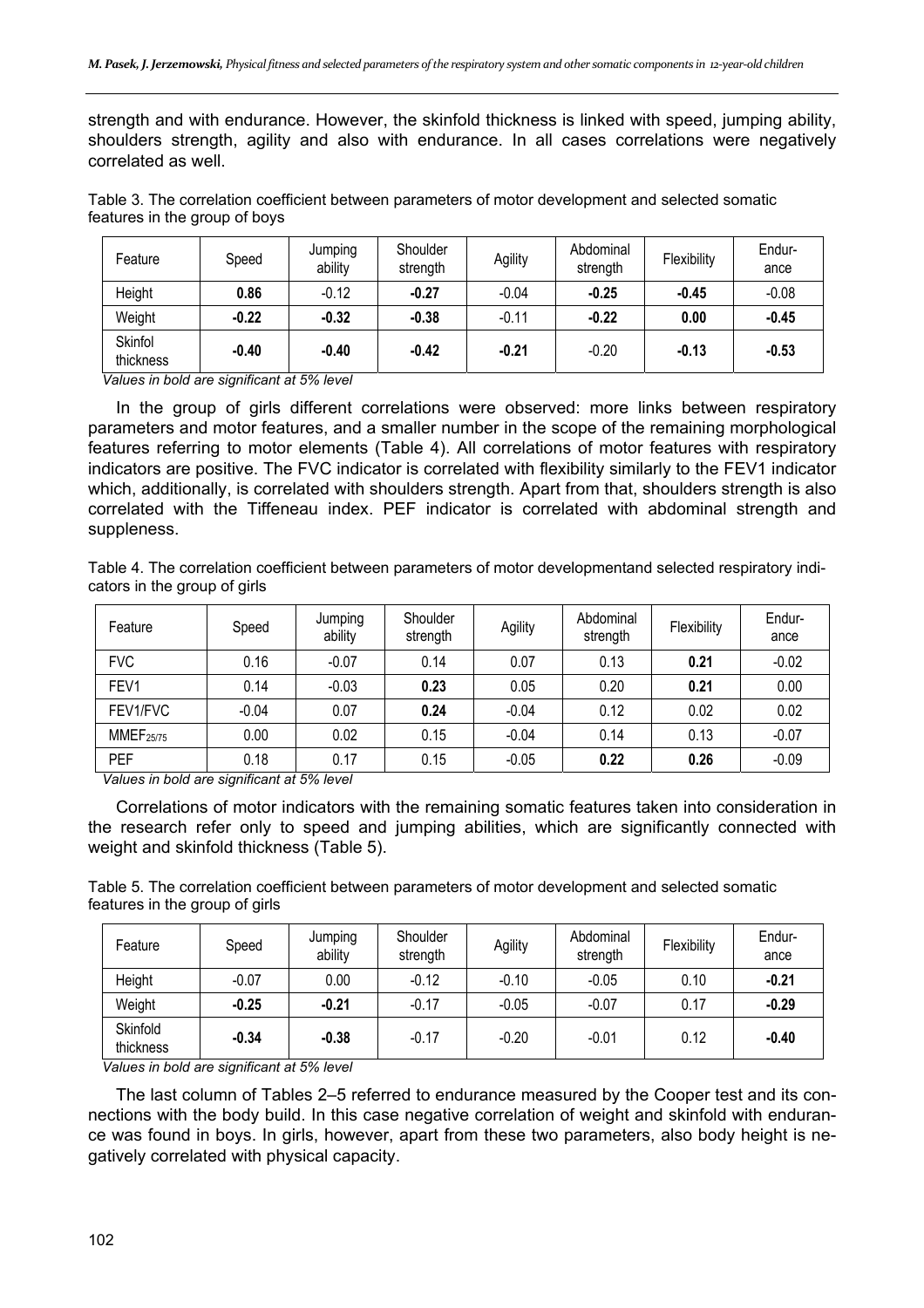# **Discussion**

Sex differences in the height, weight and skinfold thickness showed higher values in girls, similarly as in Ambroży's [20] report for youths in this same age. Hormones produced by gonads stimulated gender differences in morphological development. In girls they are activated several months earlier than in boys. Age for female subjects allows observing these processes, specially faster bone in-growth and body mass, related with fat deposition. Characteristic among boys hormonally controlled development of skeleton and muscles has not been observed yet. The results seem to support Szopa's [21] and Żak's [22] analysis of obesity status among 12-year-old adolescents. Mean height (150 cm for boys and 157 cm for girls) and weight (43 kg for boys and 50 kg for girls) are similar to Rożek's [23] results: 150 cm for boys and 157 cm for girls, 43 kg for boys and 50 kg for girls.

Considering research on the relation between maximum ventilation of lungs and fitness [24,25], one should expect the existence of these relationships. The analysis of the material confirms generally known regularities that body composition (weight, fatty tissue) considerably influences the results of fitness tests [3,4,5]. Successes of competitors in endurance events (Cooper test), however, do not solely depend on a high value of oxygen limit and maximum ventilation. The authors' own research findings led to the same conclusion.

Forced vital capacity (2.93 l for boys and 3.13 l for girls) was slightly higher compared with Rożek's data [23] – 2.70 l for boys and girls. The FEV1/FVC ratio, also called the Tiffeneau index, was 89% for boys and 90% for girls confirming earlier values by Rożek [23] – 85% for boys and 87% for girls, Lis [26] – 85%, Kemper et al. [27] and Klimek et al. [28] – 88%.

Selected and analysed parameters of the respiratory system are only partially correlated with chosen components of physical fitness. However, there is no correlation of these parameters with endurance both in boys and in girls. Although the Cooper test is an indirect method determining the peak oxygen uptake, close correlation of ventilation of lungs with  $VO_{2max}$  was not found in the research group. Since reports on connections between parameters of the respiratory system and physical fitness have not been explicitly explained so far, and they most often concerned training persons [12], it was hard to expect detecting such connections in a research group of young people, when the majority of them do not have any contact with physical activity in the training cycle. Shephard and Lavallée [9] considered a regular physical education curriculum (five hours of additional physical education per week) can enhance lung volumes in a group of 12-year-old adolescents. But Rożek's [23] analysis showed no correlation between selected lung parameters and jumping ability and shoulder strength.

Connections between individual motor abilities as well as physical capacity itself and the remaining somatic features are definitely closer, which with respect to physical capacity concerns both sexes, and in the case of physical fitness particularly refers to the male group. Thus these results confirm earlier information about essential links between body build and its fitness. Although many works claim weak correlation between the BMI level and such measures of positive health as physical capacity and motor skill, one should assume that relationships between fat deposition and physical fitness in the majority of cases are significant and are negatively correlated [29,30].

# **Conclusions**

Collected research findings led to some final conclusions.

- 1. Biological and motor measurements did not indicate essential differences of fitness components measured in points in thecase of speed, shoulders strength, agility and abdominal strength. Advantage of girls' flexibility and boys' jumping ability and endurance are observed. Girls' biological dominance is seen and this includes in particular skinfold thickness, but height and weight too.
- 2. In the matter of ventilation parameters no relations with physical capacity in both sexes was proved, probably because the tested group of subjects was examined with respect to PE classes and the majority of them did not have any contact with systematic training. It seems that in the case of young persons realizing physical activity only within compulsory school classes, the respiratory system and its parameters are a less important feature shaping physical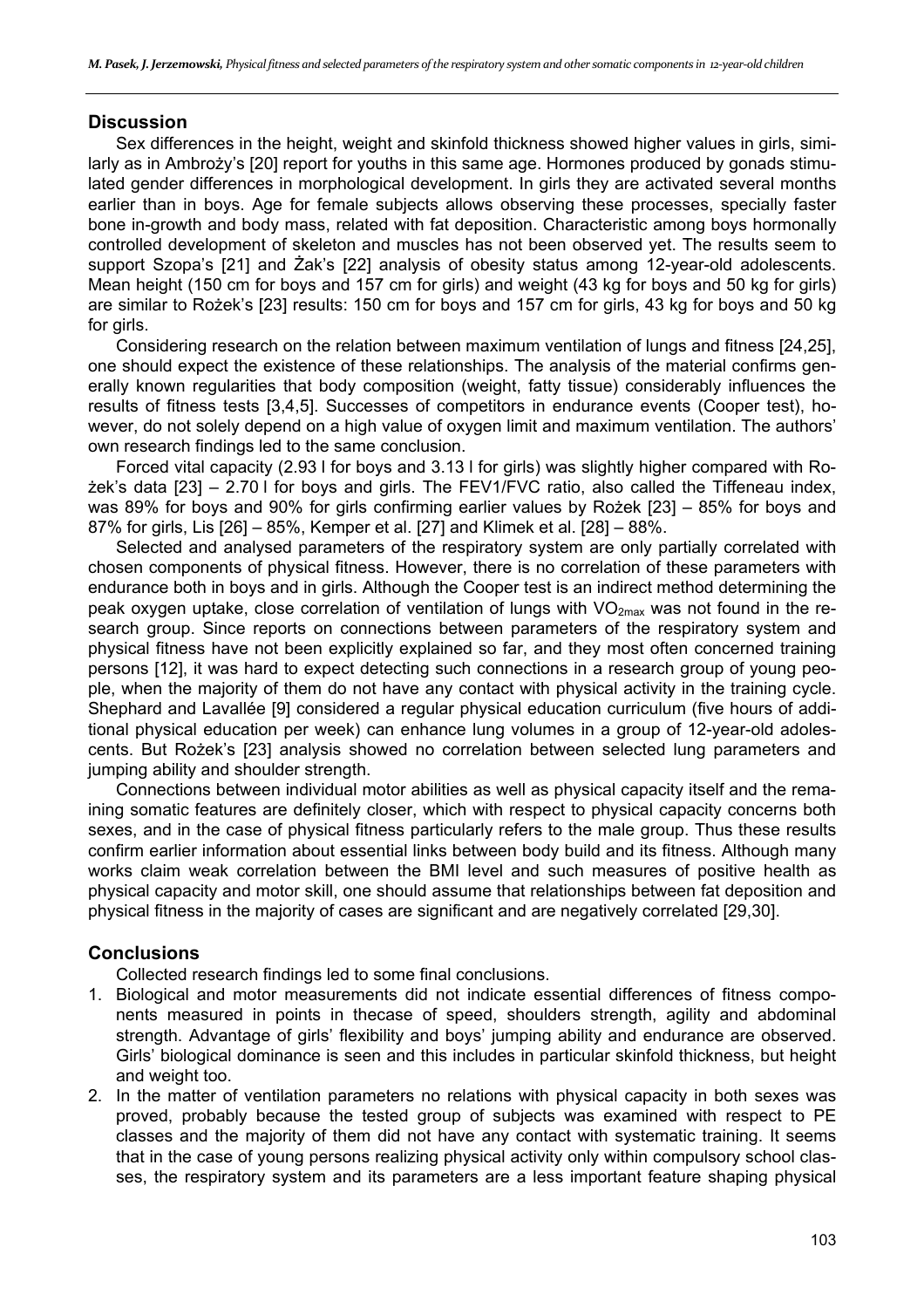capacity than e.g. body height and particularly body weight and often strongly connected with body weight thickness of fatty tissue. With reference to motor abilities connected with overall efficiency, few correlations with selected parameters of the respiratory system were found, yet more numerous amongst girls.

3. While numerous connections were determined with height, body weight and thickness of fatty tissue with reference to the same motor abilities in boys, lack of any correlations with these somatic features was noted only in suppleness. Amongst girls only speed and jumping ability were correlated with body weight and skinfold thickness. Although numerous reports show that physical capacity is an important determinant of physical fitness, respiratory parameters in a view of other features of the body build are more closely correlated with fitness components than with physical capacity.

# **References**

- 1. Jagiello W, Kalina R, Tkaczuk W. Development of strength abilities in children and youth. Biol Sport. 2004;21:352-366.
- 2. Olszanecka-Glinianowicz M, Zahorska-Markiewicz B, Kocełak P, Plewa M, Janowska J. The effect of weight loss on serum concentrations of nitric oxide induced by short-term exercise in obese women. Biol Sport. 2009;26:173-182.
- 3. Beunen G, Malina R, Ostyn M, Renson R, Simons J, Van Gerven D. Fatness, growth and motor fitness of Belgian boys. Hum Biol. 1983;3:599-613.
- 4. Malina R, Beunen G, Classens A, et al. Fatness and physical fitness of girls 7 to 17 years. Obes Res. 1995;3:221-231.
- 5. Radsepp L, Jurimae T. Physical activity, aerobic fitness and fatness in preadolescent children. Sport Med Training Rehab. 1998;8:123-131.
- 6. Graf C, Koch B, Kretschmann-Kandel E, et al. Correlation between BMI, leisure habits and motor abilities in childhood (CHILT-Project). Int J Obes. 2004;28:22-26.
- 7. Monyeki M, Koppes L, Kemper H, et al. Body composition and physical fitness of undernourished South African rural primary school children. Eur J Clin Nutr. 2005;59:877-883.
- 8. Mercier J, Varray A, Ramonatxo M, Mercier B, Préfaut C. Influence of anthropometric characteristics on changes in maximal exercise ventilation and breathing pattern during growth in boys. Eur J Appl Physiol Occup Physiol. 1991;63:235-241.
- 9. Shephard R, Lavallée H. Effects of enhanced physical education on lung volumes of primary school children. J Sports Med Phys Fitness. 1996;36:186-194.
- 10. Twisk J, Staal B, Brinkman M, Kemper H, van Mechelen W. Tracking of lung function parameters and the longitudinal relationship with lifestyle. Eur Respir J. 1998;12:627-634.
- 11. Zverev Y, Gondwe M. Ventilatory capacity indices in Malawian children. East Afr Med J. 2001;78:14-18.
- 12. Doherty M, Dimitriou L. Comparison of lung volume in Greek Swimmers, land based athletes, and sedentary controls using allometric scaling. Br J Sport Med. 1997;31:337-341.
- 13. Cheng Y, Macera C, Addy C, Sy F, Wieland D, Blair S. Effect of physical activity on exercises tests and respiratory function. Br J Sport Med. 2003;37:521-528.
- 14. Lemaitre F, Bedu M, Coudert J. Pulmonary function in children and adult scuba divers: a longitudinal study. Pediatr Exerc Sci. 2004;16:378-390.
- 15. Rozek K, Slawinska T, Ignasiak Z, Domaradzki J. The relationship between adiposity and lung ventilation parameters and physical efficiency in the youth from industrial regions. Pol J Environ Stud. 2006;15(2B):678-681.
- 16. Schunemann H, Dorn J, Grant B. Pulmonary function is a long term predictor of mortality in the general population: 29-years follow-up of the Buffalo Health Study. Chest. 2000;118:656-664.
- 17. Lohman TG. The use of skinfolds to estimate body fatness on children and youth. JOPERD. 1987;58(9):98-102.
- 18. Cooper KH. The Aerobics Way. New York: Bantam Books; 1981.
- 19. Trzesniowski R, Pilicz S. Tabele sprawnosci fizycznej młodziezy w wieku od 7-19 lat [Tables of physical fitness of youth aged 7-19]. Warszawa: AWF; 1989. Polish.
- 20. Ambrozy T. Ocena dymorfizmu plciowego w zakresie cech somatycznych oraz sprawnosci motorycznej dzieci i młodziezy z wybranych regionow wojewodztwa krakowskiego [An assessment of sex dimorphism in somatic features and motor fitness of children and youth from selected regions of the Krakow province. In. Socha T, ed. Problemy dymorfizmu plciowego w sporcie [Issues of sex dimorphism in sport]. Katowice: AWF; 2002, 92-101. Polish.
- 21. Szopa J. Zmiennosc ontogenetyczna, zroznicowanie srodowiskowe oraz genetyczne uwarunkowania rozwoju komponentow ciala w populacji wielkomiejskiej w wieku 7-61 lat [Ontogenetic variability, envi-